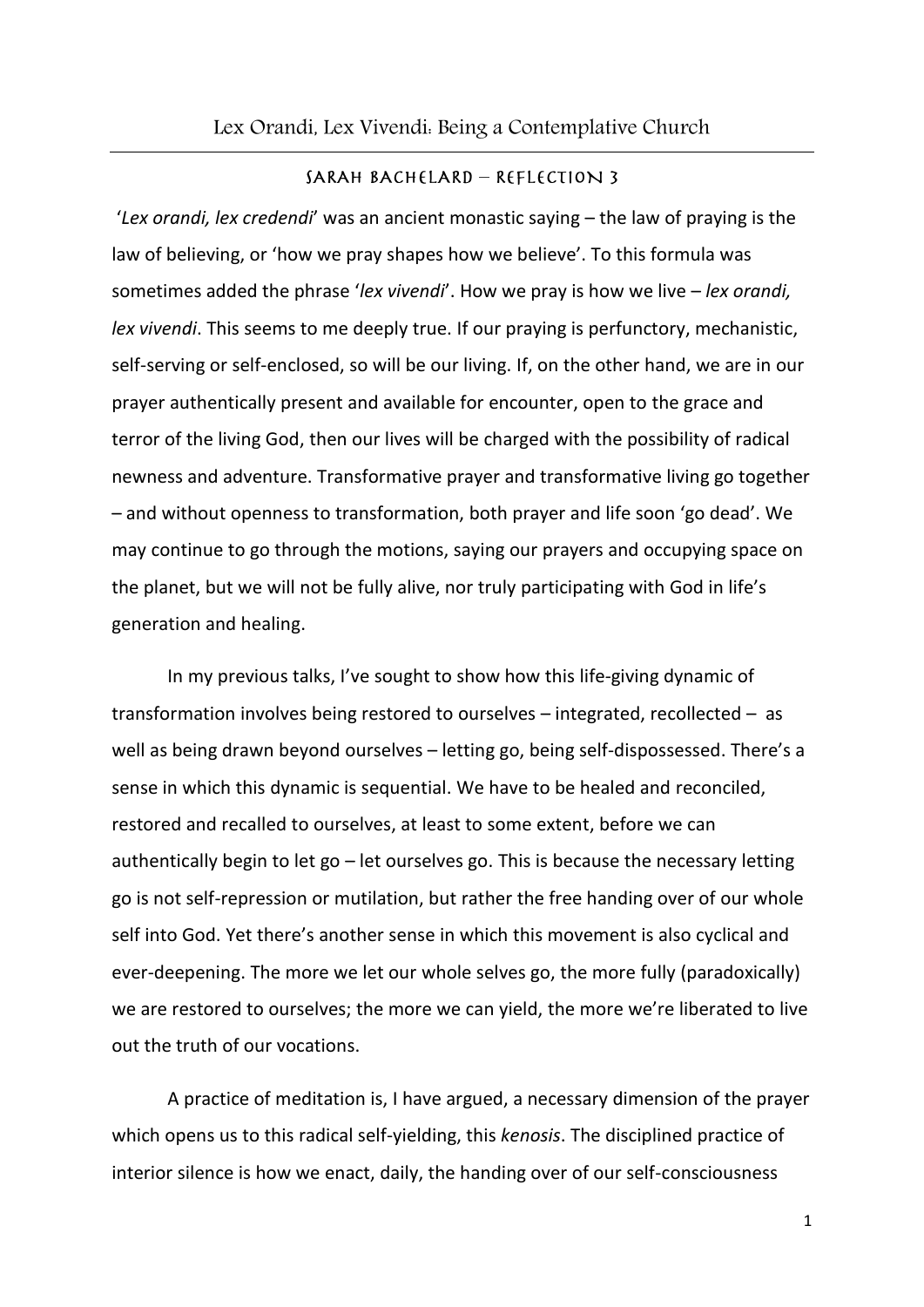and ego-ic identities, deepening our trust in and reception of the divine life. It's how we come to know for ourselves, in John Main's words, 'the truths of our faith in our own experience', entering the dynamic of death and resurrection with our lives. Meditation is a daily, disciplined, unspectacular and yet profoundly efficacious practice of availability for transformation.

As I said at the end of my last talk, however, our gathering is concerned not just with our individual journeys of transformation. We are also here to explore the broader question of spiritual renewal in our world, and the role of contemplative communities in encouraging renewal both within the church and beyond. If meditation is a necessary dimension of transforming prayer, then clearly teaching meditation is part of how a contemplative community encourages this kind of renewal. We see this in the work of the WCCM, the Center for Contemplative Outreach and others, and I take for granted that we must continue with this work.

But it's not all that's needed. Yes, the prayer of the church must be deepened. But we need also to learn how to live in ways that are deeply congruent with our prayer. This is my focus in this final talk. How will our way of prayer affect how we live as contemplative communities – as monastic communities, the WCCM's 'monastery without walls', and worshipping communities like the one I lead – Benedictus Contemplative Church? How will our contemplative way of prayer transform our worship, our common life and our discernment of vocation? And how might this affect our contribution to the wider church?

These questions are critical because our church is not noted for its willingness to *participate* in the dynamic of transformation. It might talk *about* transformation, but it tends not to exemplify a willingness to hand itself over, to let go its identity, its security and its righteousness so as to receive its life back as gift. In fact, all too often, it's the reverse. We're anxiously preoccupied with survival and relevance, selfdefensive about criticism and frightened of change, we seek to secure our identity by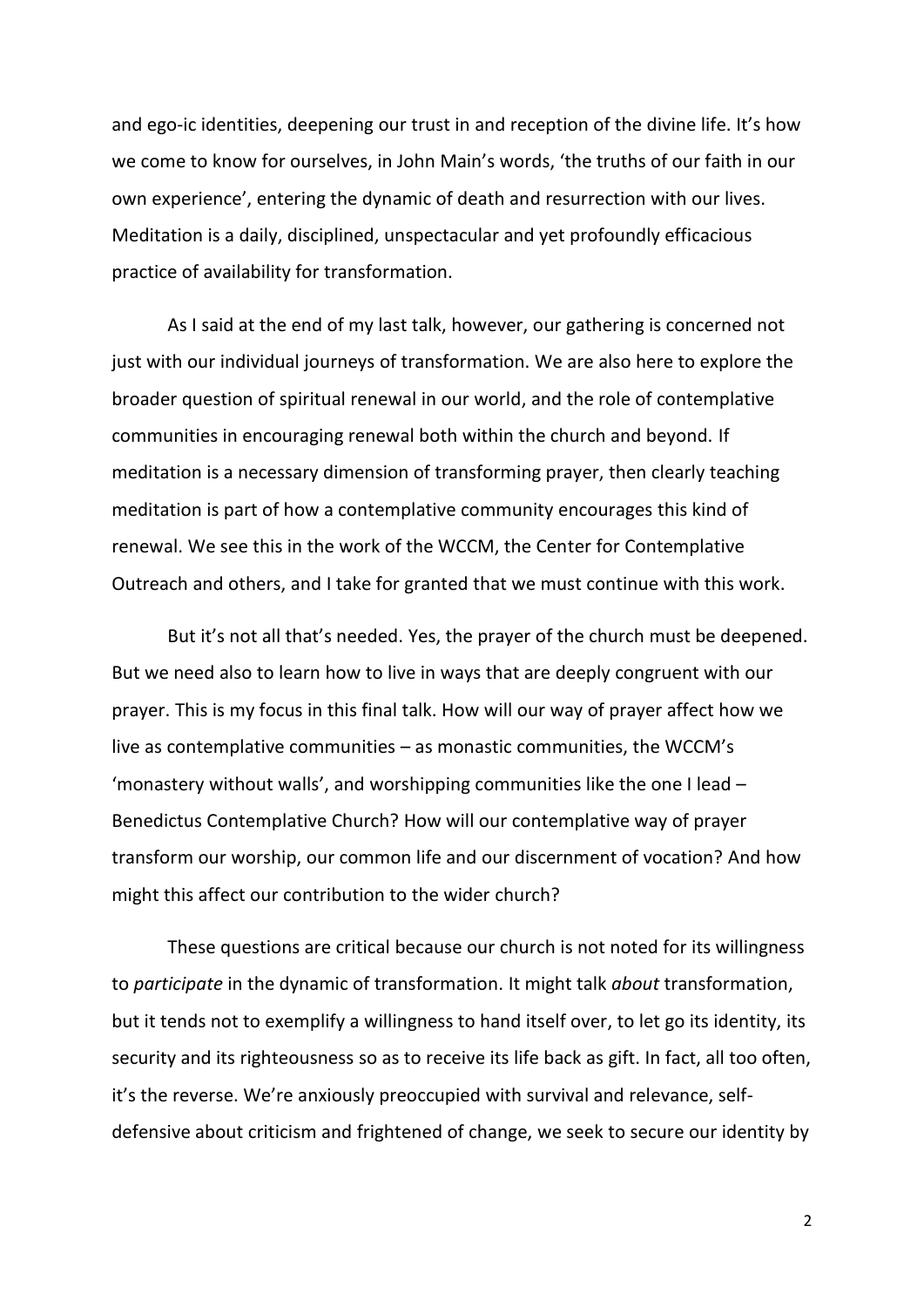way of political power and social control. In truth, the church fails time and again to live from and entrust itself to the possibility of the transformation it proclaims.

And yet, having said this, it's not always easy to discern what authentically allowing itself to be dispossessed, 'handed over' and what being self-forgetful might mean for the church – what it means for things like liturgy and contribution to public debate, for mission and life as a gathered community. Indeed, distinguishing between a church that is radically self-forgetful and a church that has forgotten faithfulness may not always be straightforward. Nevertheless, if we're serious about our contemplative communities being communities for transformation, contributing to the renewal of the church and the life of the world, these are issues we must engage. So what follows are some reflections on how I believe contemplative consciousness might transform aspects of our ecclesial life. I am conscious of these calling for much more thought and critical exploration, so I offer them as a first, not a last word and in the service of our continuing conversation.

## Kenosis in Language

I am going to start with the question of kenosis in language. I want to talk about liturgy and then, very briefly, to touch on the church's public discourse.

I spoke in my first talk of pilgrims I met on the way to Santiago. I remember vividly a conversation with Antonio – a warm-hearted, generous Italian pilgrim, about 35 years old, a chef who had owned a restaurant in Malta and who produced sumptuous feasts on a shoestring budget to share with the rest of us. Antonio was clearly on a spiritual journey – listening to the questions rising up in his life, searching for meaning and vocational integrity. He wasn't a practising Catholic but one evening, perhaps because things were stirring within, he went to the pilgrim mass in the local village church. It didn't go well. His experience, as he shared it, was one of profound disconnection. The liturgy, as he parodied it to the rest of us over dinner, went like this: blah, blah, blah, **Amen**, blah, blah, blah, **Amen**. I have no reason at all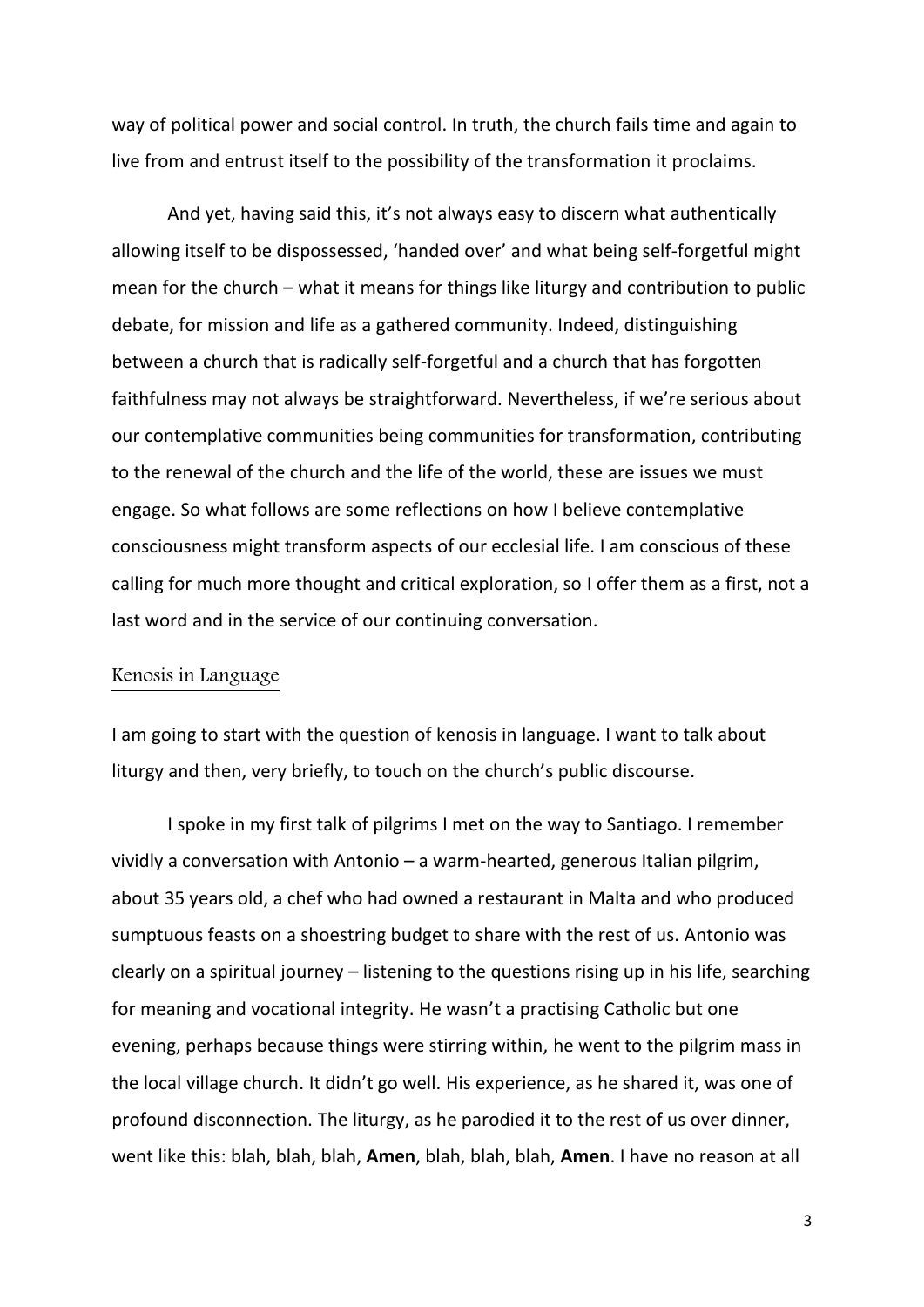to doubt the sincerity of the priest or people of that place, yet nothing in their liturgy and language connected for Antonio. He was more open than he'd been for years, but sadly he found there no opening to the presence of God. And you know, as well as I do, that Antonio is not alone in this.

Two explanations for this experience of the church's language have been much discussed. One refers to 'secularisation', that profound and pervasive shift in Western culture. A whole worldview within which our theology and liturgy evolved has been lost, such that (without translation) much of what we do or say in church seems simply nonsensical – certainly to those like Antonio. One ecclesial response is to push on regardless, clinging more tightly to traditional forms, maybe even blaming people for leaving. A more compassionate response has been to seek ways of 'translation' – using more contemporary idioms, offering informal worship and so on. But is this enough? Does it get to the heart of the matter? I don't think so.

A second explanation refers to the loss of trust in the church. There are many reasons for this, not the least being recent revelations of endemic abuse and the systematic and culpable failure to address it. We have not embodied the words of our proclamation. We have lost our integrity. It's little wonder, then, that our words have lost their meaning, and are unable to be 'heard'. In his imprisonment under the Nazis, the Protestant martyr Dietrich Bonhoeffer wrestled with the question of how realities entrusted to Christian witness might be spoken as living words, proclaimed as liberating events. Because of its self-preoccupation and political inaction, he believed the German church of his time had become 'incapable of taking the word of reconciliation and redemption to mankind and the world'. Its language had gone dead.

In Bonhoeffer's view, any new power of Christian speech would be given on the other side of the church's own conversion and purification. Until that day, he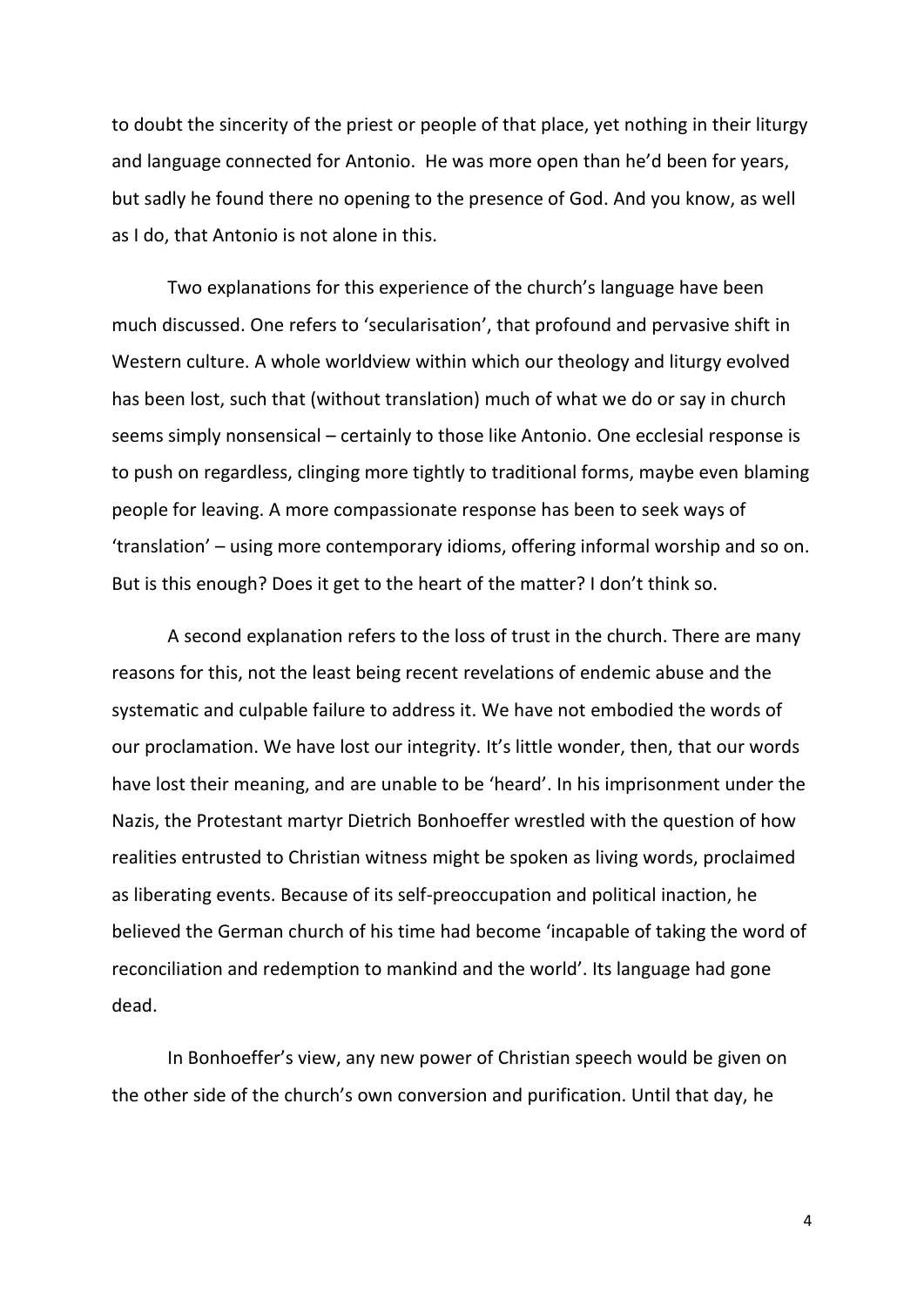said, 'the Christian cause will be a silent and hidden affair'.<sup>1</sup> Bonhoeffer's experience of the powerlessness of a corrupt, self-serving church to speak with authority or capacity to transform has become ours as well. Here the connections between disciplined silence, the purification of the church and the renewing of its language are clear.

A third issue has been less discussed. I think it's crucial. It would remain critical even if the issues I've just identified were somehow addressed. It's to do with the necessary *effacement* of our language, the necessity for liturgies to get out of their own way. So let me say some more about this.

In her book, *Writing the Icon of the Heart*, Anglican solitary, Maggie Ross, shares the story of being perched on a cliff in Glacier Bay, Alaska, face to face with the 500 foot tall ice towers marking the jagged edge of the glacier. Occasionally, she writes, one of the forward-leaning ice spires would collapse with a thunderous roar, an explosive boom reverberating among the peaks for many seconds. Above her towered cliffs of granite which seemed immobile – except that in truth, the area was 50 years overdue for a catastrophic earthquake. The last one had generated a wave that scoured surrounding mountainsides to an elevation of 1200 feet. 'We sat on the edge of this abyss', Ross writes, 'stupefied by glory'.

She went on to recount how the group she was with had intended to celebrate the Eucharist while they were there. Yet as they sat, transfixed by the landscape, she came to feel that the human rite of word and symbol would be inadequate to the liturgy they were living. The priest, however, took out the bread and cup from his backpack. She felt his action 'extraneous, an intrusion'. Perhaps it would still have been OK, if 'only he had simply reached out his hands for ours, or in silence distributed the elements that had already been consecrated far beyond the reach of any human incantation … But no, he was a by-the-book man, and, pulling

<sup>1</sup> Dietrich Bonhoeffer, *Letters and Papers from Prison* (enlarged edition), ed. Eberhard Bethge (London: SCM Press, 1971), p.300.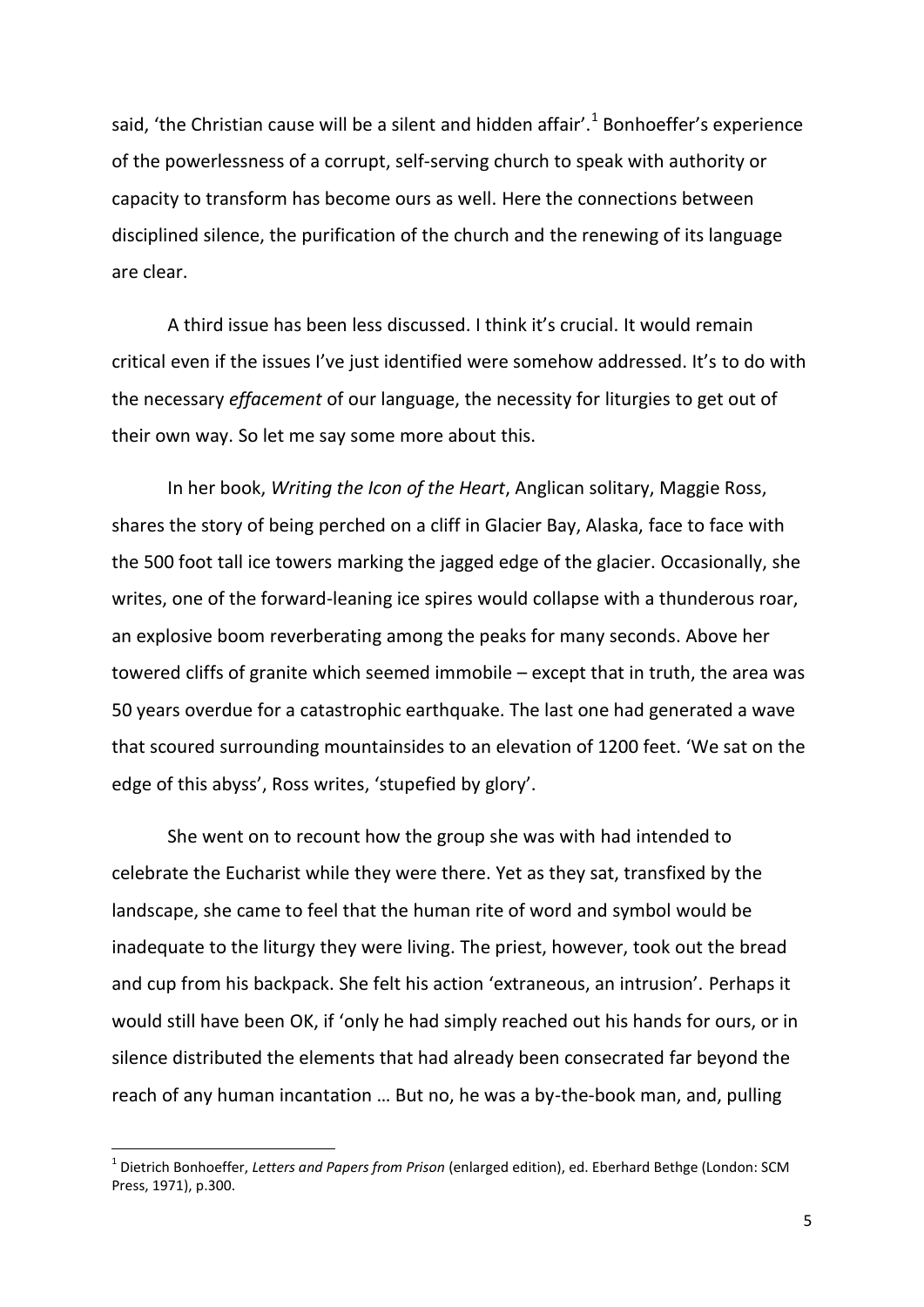one out, began to drone the words I normally love, but which in that context were almost an obscenity. Everything had already been said from eternity'.<sup>2</sup>

I found Ross's words deeply challenging. They resonated for me because I'd experienced something similar one Good Friday where my experience of the liturgy was that it *shrank* rather than *enlarged* the meaning of the Cross at the heart of creation. It seemed to domesticate rather than illuminate the crucifying depths of our alienation and the tears of things. It wasn't that no care had been taken, or that it was rattled off. It wasn't a bad liturgy as such – in its own way, quite creative and certainly sincere. And yet, it was as if the priest was trying to 'make' something happen.

There was a little pile of stones, we were all invited to take one and put it at the foot of a cross. Symbolically this was meant to invoke our sins – but it felt like play-acting. We hadn't been allowed to go deep enough actually to get in touch with that reality. So I felt like I was just going through the motions, doing what 'should' be done and trying to generate the appropriate emotion to go with it. It left me feeling alienated. It was more of a distraction than a help. It didn't enable me to get in touch with my sin, or with Jesus and his forgiveness, or anything else. I had gone, wanting to be with this. I was thwarted and went home frustrated.

I'm not saying any of this is easy. And of course all of us are in different places when we come to worship. But that's precisely why the liturgy, the language of word and symbol, needs to point beyond itself *to* the reality, and not try to *be* the reality or *make* some reality happen. And for this, it needs to emerge from contemplative awareness. The liturgy will only open a space where *we* can be available – do our work – if it trusts both the prior reality of God, and the people and the Spirit at work in them. If it doesn't, it will get *in* the way rather than opening *up* a way. As Maggie

<sup>2</sup> Maggie Ross, *Writing the Icon of the Heart: In Silence Beholding* (Oxford: The Bible Reading Fellowship, 2011), pp.51-52.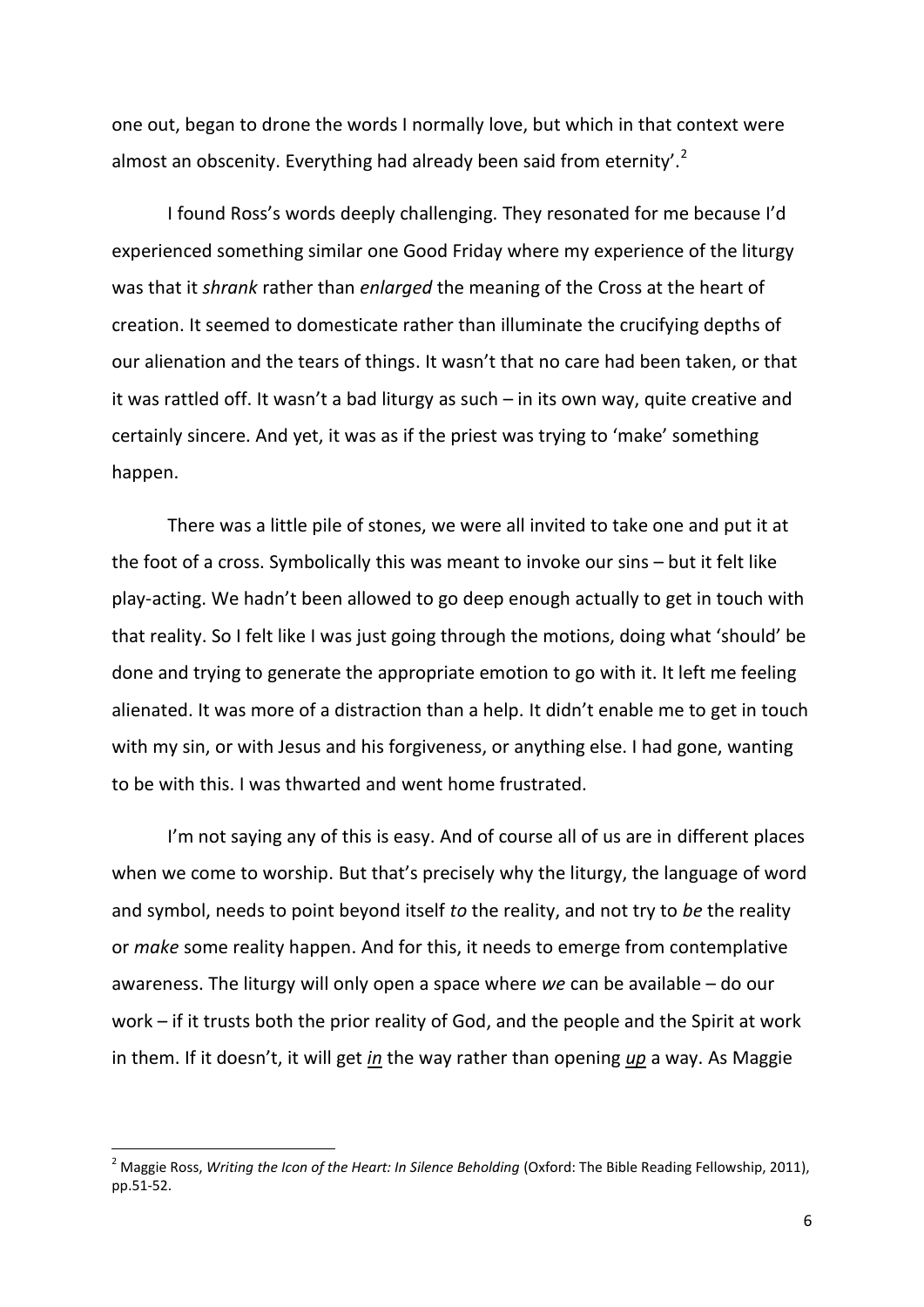Ross writes, 'it is not the liturgy that sanctifies our lives; our lives are already sacred, and liturgy tries to remind us of that'. $3$ 

What does this mean for how we go about things? Liturgical churches have a lot invested in their liturgies – and rightly so. It's easy to caricature the communal ferocity unleashed by any proposed liturgical reform as mere resistance to change. But much more is at stake. If 'how we pray is how we live', then these words and forms do make a difference, they do affect who we are and are becoming. For most Christians, they're a primary source of understanding and formation, or deformation. Not just any words or forms will do. But we do not ensure faithfulness by treating our liturgies as ends in themselves, as guarantors of doctrinal correctness or magic formulas ensuring the means of grace. Whatever we cling to, or possess this tightly, will inevitably get in the way.

A kenotic, contemplative church must be willing to let go, to loosen its grasp, to trust its own journey of discipleship. Not only to talk *about* self-dispossession, but actually allow itself to *be* dispossessed. Again, this is not just about seeking words or liturgical actions that are more, supposedly, 'relevant'. Different kinds of liturgy *are* appropriate for different contexts and occasions, and traditional liturgies may be as apt as any. The deeper issue is our relationship to any and all of our words. 'No matter how simple or grand, contemplative or celebratory', Ross writes, 'the same rule of thumb applies: a liturgy will be effective only in so far as it is able to implement its own effacement. *Every true sacred sign effaces itself*'.<sup>4</sup>

So what might a self-effacing liturgy look like in practice? Always it will need to make room for silence, and to cultivate receptivity to silence in the worshipping community. But liturgical silence is always framed by word and gesture. So I've been wondering recently about a Good Friday liturgy for my community, Benedictus. How would *I* invite people into deepened contemplation of the Cross? The love of God

<sup>3</sup> Ross, *Writing the Icon of the Heart*, p.53.

<sup>4</sup> Ross, *Writing the Icon of the Heart*, p.61.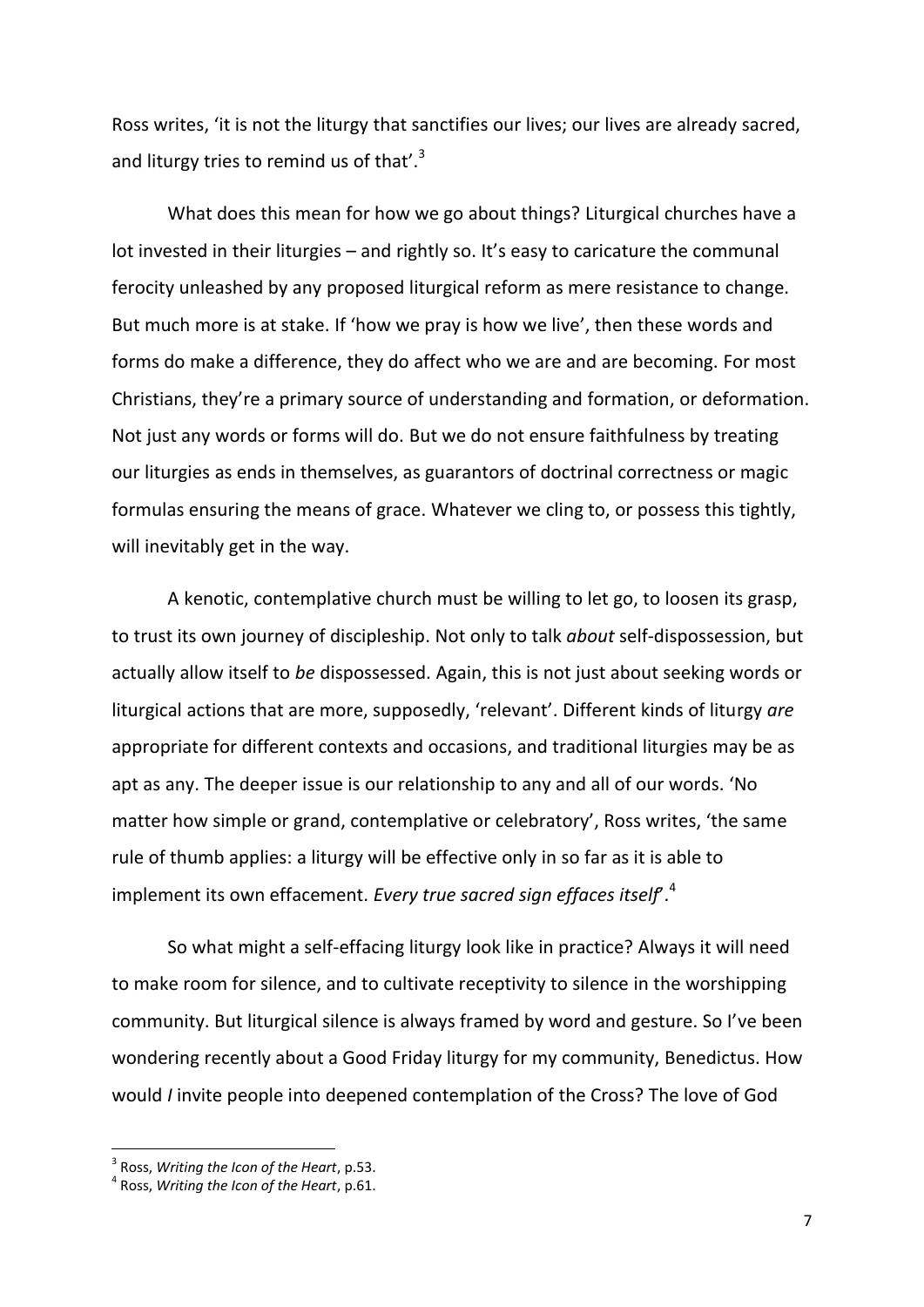stretched out to all, even those who refuse it. The crucified Christ, with us in our alienation, handing himself over for our healing. What liturgy would trust this reality, open a way into it and not just talk about it? What words are needed? What gestures, what silence? … It's early days – but what's starting to emerge for me is the possibility of meeting at a place called the Pinnacles – a hilly place at the edge of the suburb, the edge of town. We'll walk a little way into this landscape, scattered with trees and boulders. It's land that mutely tells its own story of suffering and sin – of dispossessed Aboriginal people, of trees cleared to make way for grazing, of weeds and thistles choking out native grasses. We'll gather by a boulder … share silence and story … space for each of us to be with our own grief, pain, loneliness, burden ... and our longing for healing … We'll offer it up, we'll remember … and maybe that's enough.

Like I said, it's early days. Maybe I'll need to let this go too. And let something else be given. The practice of liturgical self-effacement cannot be put into a formula – it's a giving up and, in God's time, receiving. It has to be discerned in different contexts. I don't have all the answers – just a conviction that this is what we are called to. Kenosis – the willingness to get of the way, so that the reality which gives us life, and to which we point, may be glimpsed again through us. That's what Antonio had longed to see.

It's the same with our public discourse. Any speech the church offers must be in service of the world's healing and transformation. It's not about us – about a selfconscious quest for relevance, the need to be noticed or the self-satisfaction of a prophetic identity. Nor is it about wielding in-house jargon in public to reassure ourselves we really have something to say. No, if we are truly to communicate God to the wider world, enabling the encounter that leads to repentance, conversion and healing, then we must be profoundly present to that reality ourselves, and then nondefensive and non-possessive about the language through which we attempt to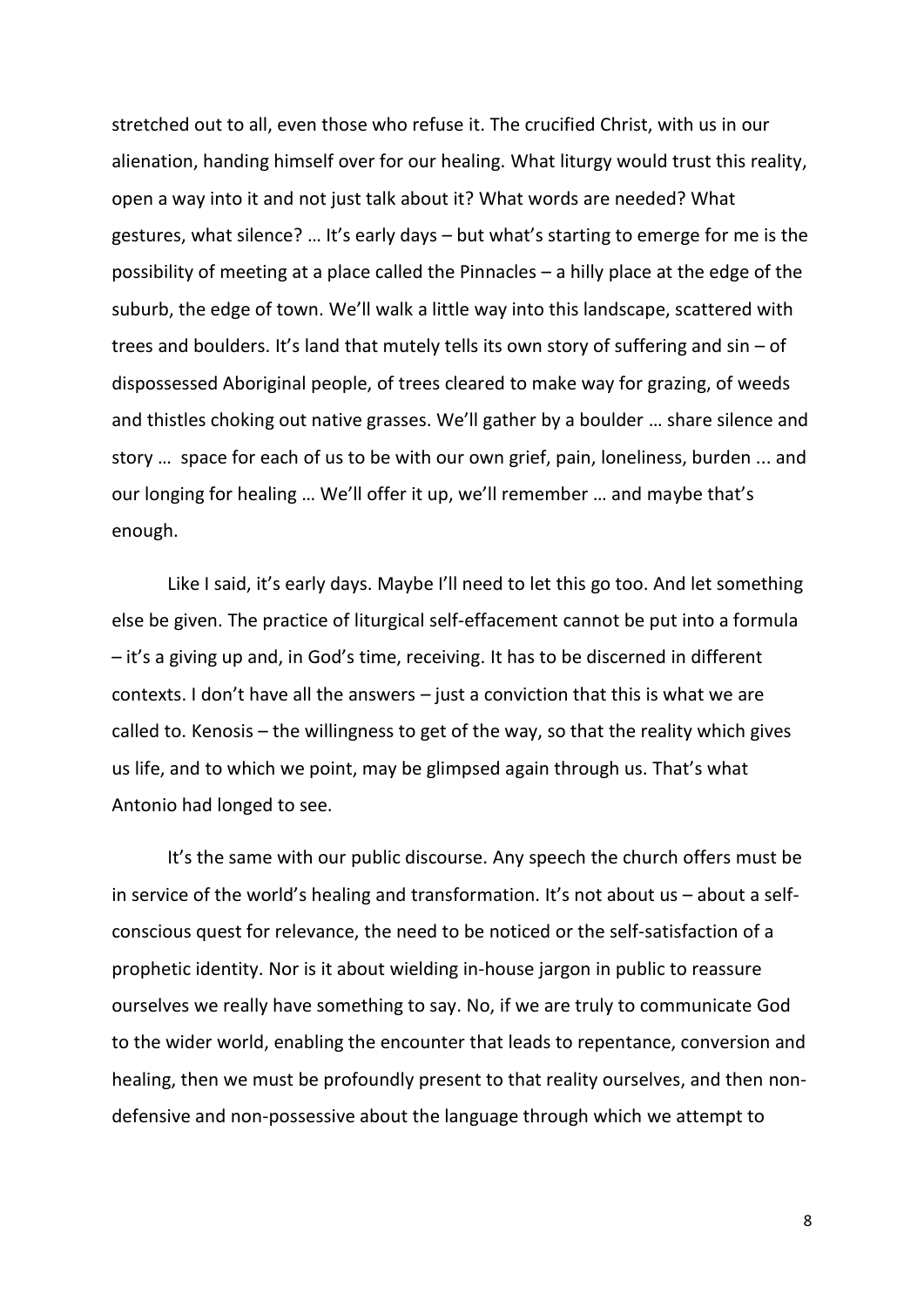testify to it. It's no use just saying 'Jesus' at people. If our words have gone dead, then it doesn't help to say them more loudly and more often.

Of course, our speech and action must seek to make present God's love for and call on the world. But this is not the same as always using overtly religious language. Like Jesus' own language, Rowan Williams says, it may be 'non-religious' in the sense that it isn't 'primarily concerned with securing a space … for a particular specialist discourse. Whether or not it uses the word "God", it effects faith, conversion, hope'.<sup>5</sup>

## Kenosis in Mission

**.** 

This brings me, then, to the question of mission – the mission of a self-dispossessing church.

Some time ago, I attended a meeting at what was then my local parish  $- a$ meeting of the pastoral care committee. The agenda was how to ensure that people felt welcomed to the church, how to ensure that new people stayed. I felt tired immediately. At one level, the concern expressed was genuinely for the people – had they been offered hospitality? Did they feel accepted, cared for? They're important concerns. At another level, though, I discerned something else driving the meeting's agenda. Things like: is our community growing and sustaining itself? And, are we being seen as welcoming? Are we living up to our self-image as inclusive, caring and warm-hearted?

This is a subtle question. English theologian Andrew Shanks has identified the issue I want to raise here in another domain, in the area of ethical response. He's pointed out that when it comes to doing the 'right' thing, two motives are, in most of us, deeply intertwined. There is the genuine desire to do justice – *and* there is the desire to be justified, innocent, to have the satisfaction of doing the right thing. This

<sup>5</sup> Rowan Williams, 'The Judgement of the World' in *On Christian Theology* (Oxford: Blackwell Publishers, 2000), p.41.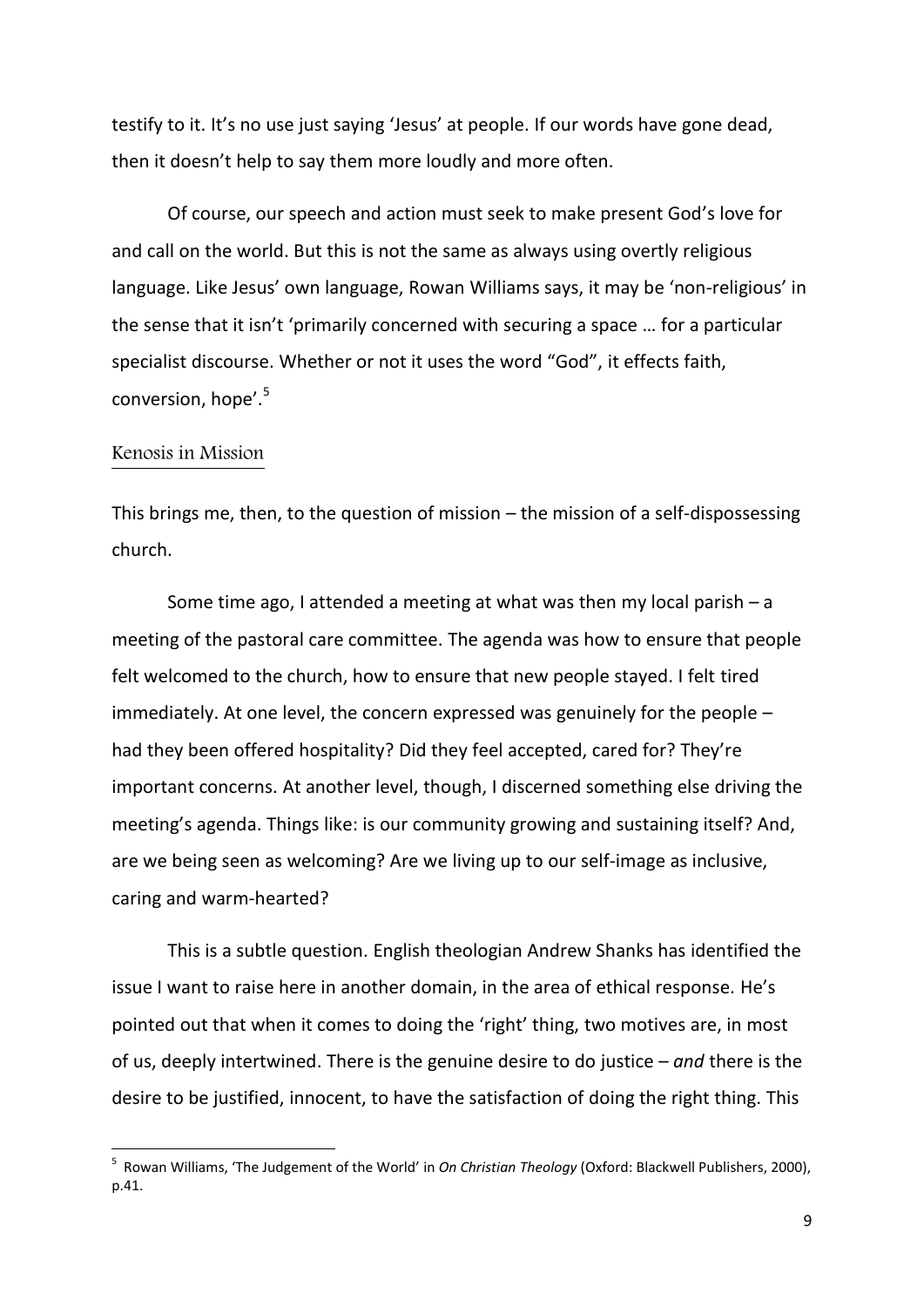second desire, he says, gets in the way of the first. It makes our ethical responses self-referencing, self-conscious. It distracts us and, as he says, turns 'us away from the authentic desire to be just'.<sup>6</sup> Instead of being genuinely other-directed, our concern is subtly but unmistakably self-centred.

This captures my experience of the parish meeting. There *was* a genuine desire to be welcoming, to care for others. But it was intertwined with the desire to gain a sense of security and identity from being welcoming, a self-consciousness that drove the response. And this is actually death dealing. It leads to the kind of self-complacency that causes people to run a mile.

This experience caused me to reflect: what would it mean to let go the need to be reassured about our identity as 'good' or 'successful' church communities? I'm not talking about being totally unreflective, paying no attention to the impact we are having. I'm talking about the willingness to play our part in the mission of God, giving ourselves to it as wholeheartedly as we can, without keeping one eye on how we are doing, or what we are building, or on cultivating a certain self-image. I'm talking about handing over our ecclesial self-consciousness. Jesus put it more succinctly: 'do not let your left hand know what your right is doing' (Matt. 6.3).

Again, I'll draw on my experience from Benedictus to explore this theme. I want to share how we are attempting, in our context, to participate kenotically in the mission of God. This might seem a kind of performative contradiction – look at us being self-emptying – so I'm conscious of the risk I run here! Nevertheless, I offer our experience as a concrete example of the kind of mission I sense we are called to in our contemplative communities and in the wider church.

Members of Benedictus are responding to many vocations. Among our community is a secondary school teacher in a high needs school, whose students struggle (some of them) with drug addiction, depression and homelessness; there's

 6 Andrew Shanks, *Against Innocence: Gillian Rose's Reception and Gift of Faith* (London: SCM Press, 2008), p.30.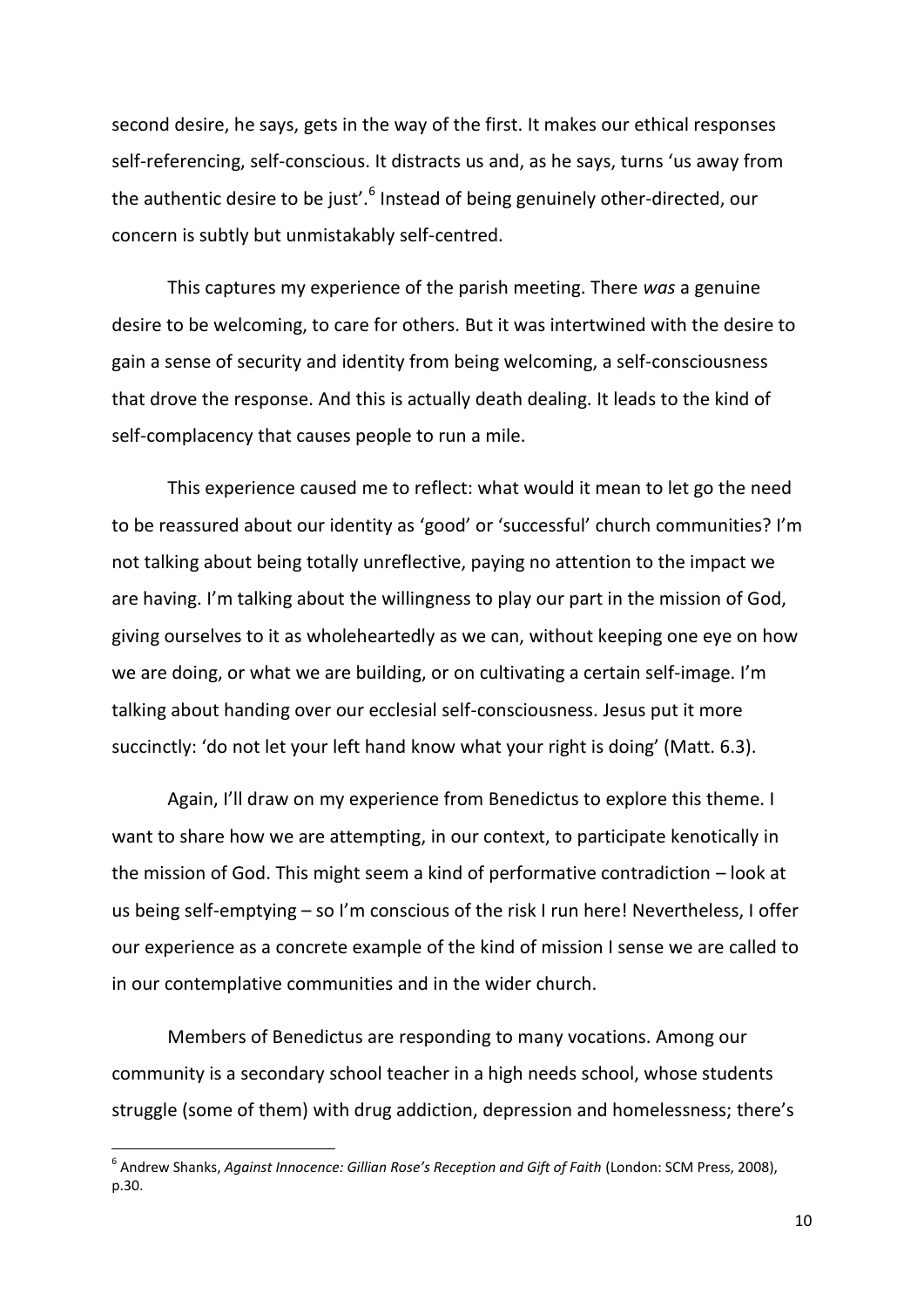a climate scientist, who continues his work on climate change mitigation despite a deeply hostile political context; a paediatrician specialising in children's development and family support; a counsellor, and others who work in pastoral care and social work, government, the law, health professions and academia.

When we began to ask about the vocation of Benedictus as a community, it seemed abundantly clear that our first task was not to take these people away from their work in the world, using up their energies on some other, church sponsored project. Rather, it was to encourage, support and seek to strengthen them for the work of reconciliation and healing to which they are already called, to which they are already giving themselves. For me, this meant giving up an incipient image of myself as the leader of a community doing something impressive and visible for social justice in the local area – it was going to look like Benedictus, as such, wasn't really socially engaged.

But if our mission was, at least in the first instance, to nurture and deepen the vocations of those who came, then what would that look like? In our weekly worship and meditation, we seek to create a hospitable space where people can really encounter themselves and God, and so be touched and renewed by the reality we proclaim. That's already significant. But we began to ask how we might enable people to participate in their own transformation in a more focused and intentional way, in ways that were directly related to their vocations, their family life, their participation in the wider community.

In his essay, 'Contemplation in a World of Action', Thomas Merton beautifully expressed what's at stake if this work of transformation is not enabled. He wrote:

'[Anyone] who attempts to act and do things for others or for the world without deepening their own self-understanding, freedom, integrity and capacity to love, will not have anything to give others. They will communicate ... nothing but the contagion of their own obsessions, ...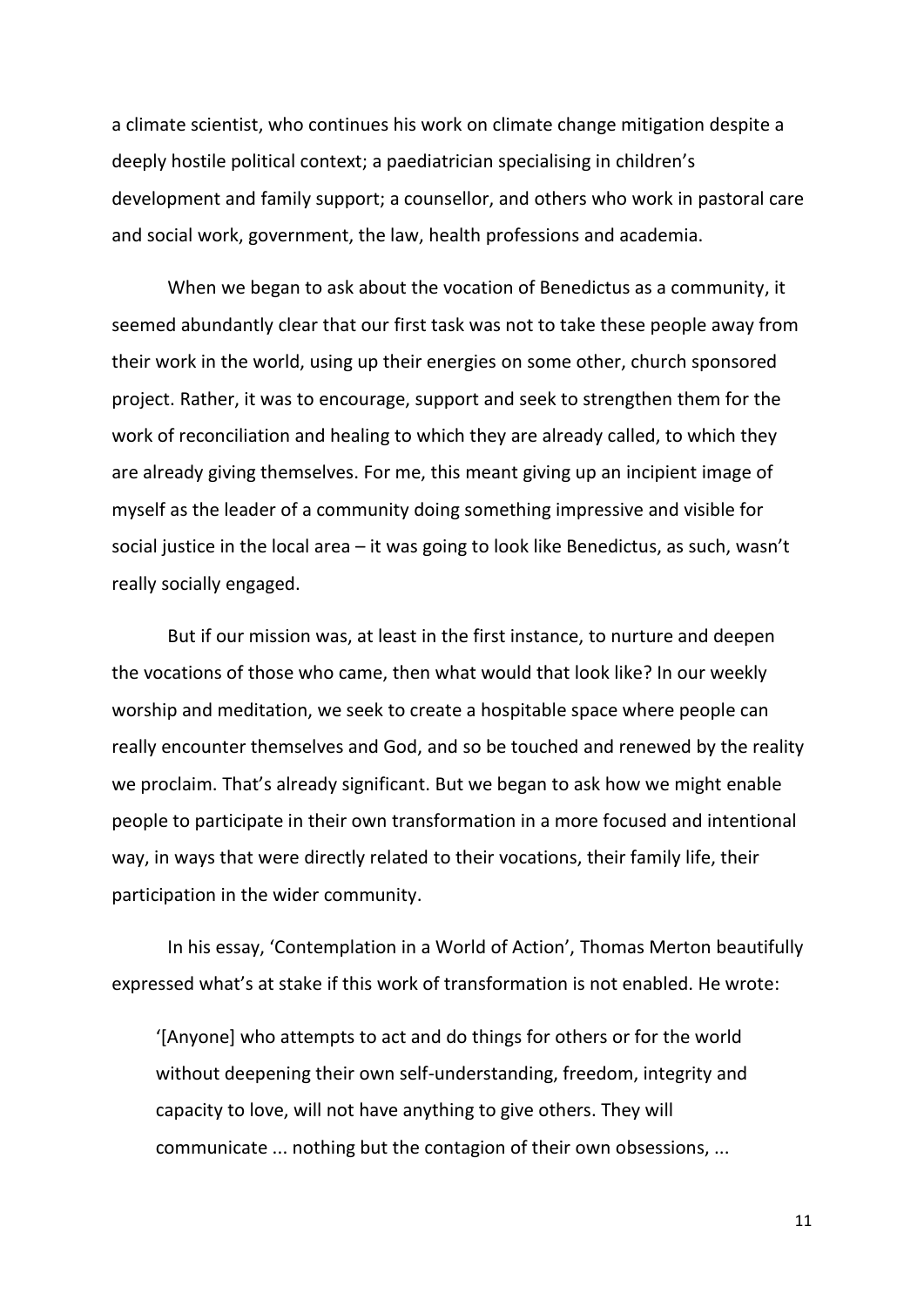aggressiveness, ... ego-centred ambitions, ... delusions about ends and means, ... doctrinaire prejudices and ideas.<sup>7</sup>

We grew to believe that part of our vocation as a contemplative church was to encourage formation in contemplative action, so that people could participate in the life of the world in a different way, with a different quality of attention and capacity for self-awareness. There might be various ways of going about this. In our case, we run facilitated peer groups where people engage aspects of their daily lives. Participants bring their ordinary experience into a disciplined process of reflection, including theological reflection, discovering signs of life and invitations to new ways of being they had not recognised before. They begin to relate to unhelpful patterns in their lives with greater freedom, and experience the fellowship of a community that is profoundly accepting. They discover, by attending to the particularities of their lives, what really calls for their repentance, what conversion might be, how they might be liberated to yield themselves more deeply to God and God's call on them.

Not everyone who comes to Benedictus participates in this kind of structured formation – it is entirely invitational. But I want to highlight two senses in which this kind of mission is kenotic. First, it takes seriously that the Christian journey is one of radical transformation, and that the role of any ecclesial community is to open the possibility of embarking on that journey. This work of formation is in service of our participation in God's reconciling work in the world. It's not primarily about drawing people more fully into the institutional life of the church.

By contrast, much so-called 'lay formation' has been focused on turning people into quasi-religious. In my Anglican diocese, the centre for lay ministry focuses on such things as teaching people to read the bible in church, to lead the prayers of intercession, visit the sick and have evangelising conversations. There may be nothing wrong about this per se. It's certainly good that people are

<sup>7</sup> Thomas Merton, *Contemplation in a World of Action* (London: Unwin Paperbacks, 1980), p.164.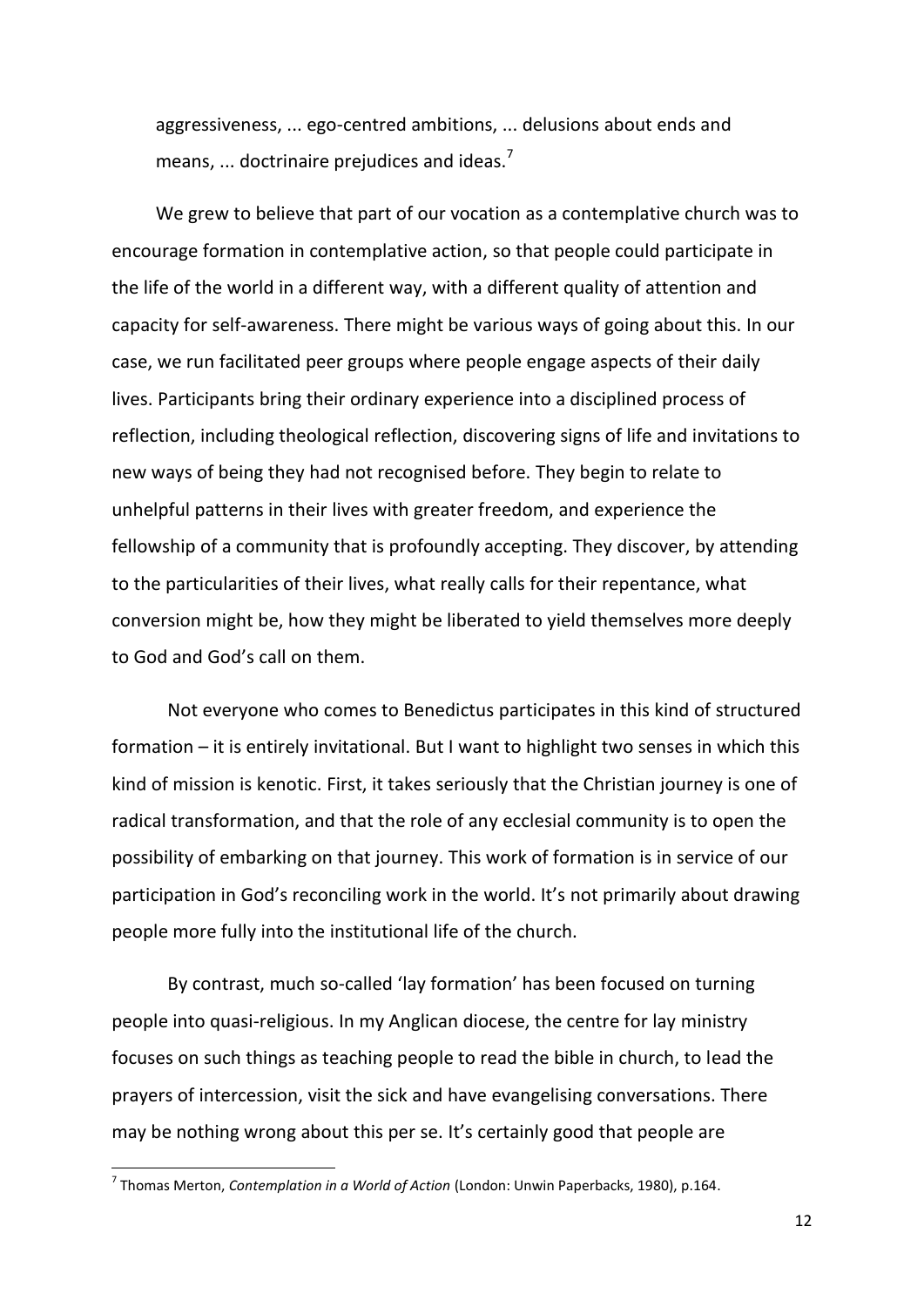empowered to participate in the life of their church. But is that it? Has the church no imagination for empowering people in their vocations outside the institutional church? Does it not take these vocations as seriously as its own? Or has it simply not let go its own self-interest long enough to discern how it might serve the people as they serve the world? The mission of a kenotic, self-forgetful church has a different focus from the mission of a church trying to secure its own place and identity.

Further, although there is great joy and satisfaction witnessing the growth of members of the groups, in terms of Benedictus as a whole, this form of mission consents to its own self-effacement. When those who participate go back to work or to their families, freer to be who they're called to be, we might never know about it, or what difference Benedictus made in the process. And nor will anyone else. It's slow, patient, unglamorous work. Perhaps we'll always look, as a community, somewhat fragile – people tend to come and go a bit. This is true, I know, for the meditation groups in the WCCM. But this is what it means to be called to be salt, leaven. You can't fully distinguish salt from the reality it participates in – you can't always identify the difference it makes. This kind of mission doesn't deliver the selfsatisfaction and existential reassurance that might come with running large church based mission initiatives or generating lots of church based activity. The faithfulness is all.

Don't misunderstand me. Kenosis in mission will look different in different contexts. Sometimes a gathered community *is* called to join together in a particular ministry – running a food bank, caring for the homeless, advocating against injustice. There will be an identifiable corporate work to which we can point – think of the charisms of various religious orders. And sometimes such communities will grow and become highly visible. Even so, true faithfulness is measured by the extent to which such communities point beyond themselves, not seeking to secure their identity through their good works. Immediately we seek to possess a goodness of our own, we close ourselves off from grace and from life. Others experience us at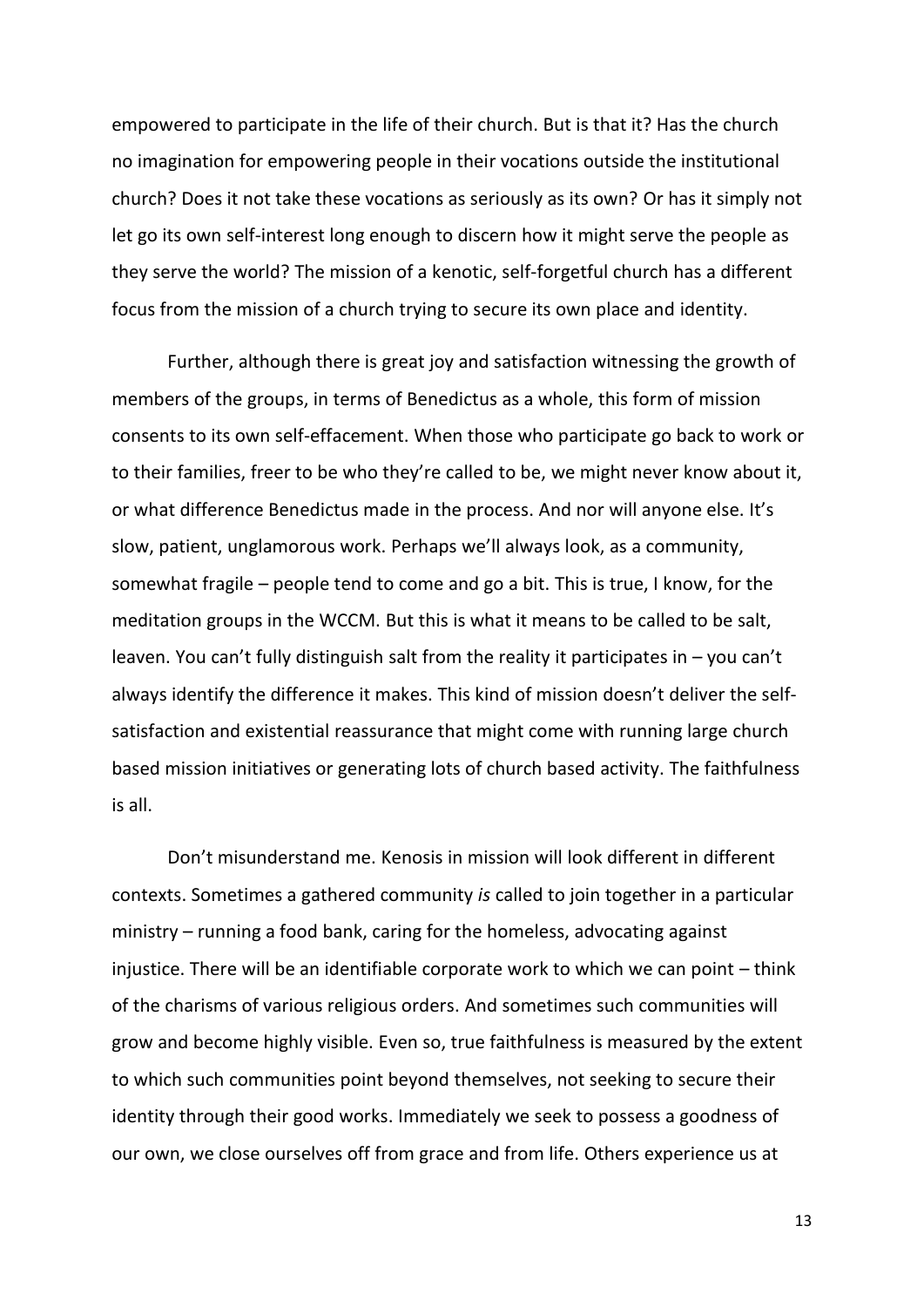best as well-meaning, at worst as patronising and complacent, blocking access yet again to the One whose witnesses we allegedly are.

So this discussion points, I think, to two particular contributions our contemplative communities might make to renewal in the world and the church today. First, emerging from our own formation in transforming prayer and contemplative action, contemplative communities might contribute to the kind of lay formation that goes beyond facilitating participation in the life of the institutional church to enabling transformed engagement in the life of the world. Second, by understanding, practising and articulating this kenotic way of being, we may help liberate the wider church from its endemic anxiety about survival and identity, and so the corruption of its mission by self-concern and self-consciousness. The mission of the church is the *missio Dei*, the mission of God. Let us then listen for what the Spirit is up to – let's join in as and how we called. Let our life point beyond us, to the living realities of hope and love.

## Kenosis in Gathering

So I've been speaking about a church willing to hand itself over. A church, free and confident enough, contemplatively grounded enough to let go its clinging to a specialist, insider language, and a self-conscious identity in mission. This might sound a lot like a church going out of existence – a church unfaithful to its vocation to be an identifiable sign of the kingdom of God, in the midst of this world. In this final part of my talk, I want to touch briefly on this issue.

The central paradox of the church's witness is that our vocation is to be gathered *as* kenotic, signful *as* self-emptying. What this means, I believe, is profoundly illuminated by the stories of the regathering of the disciples for mission after Jesus' death and resurrection.

Rowan Williams has pointed out that the crucifixion had led not only Jesus into the place of shame and failure, but his disciples also. On the one hand, they had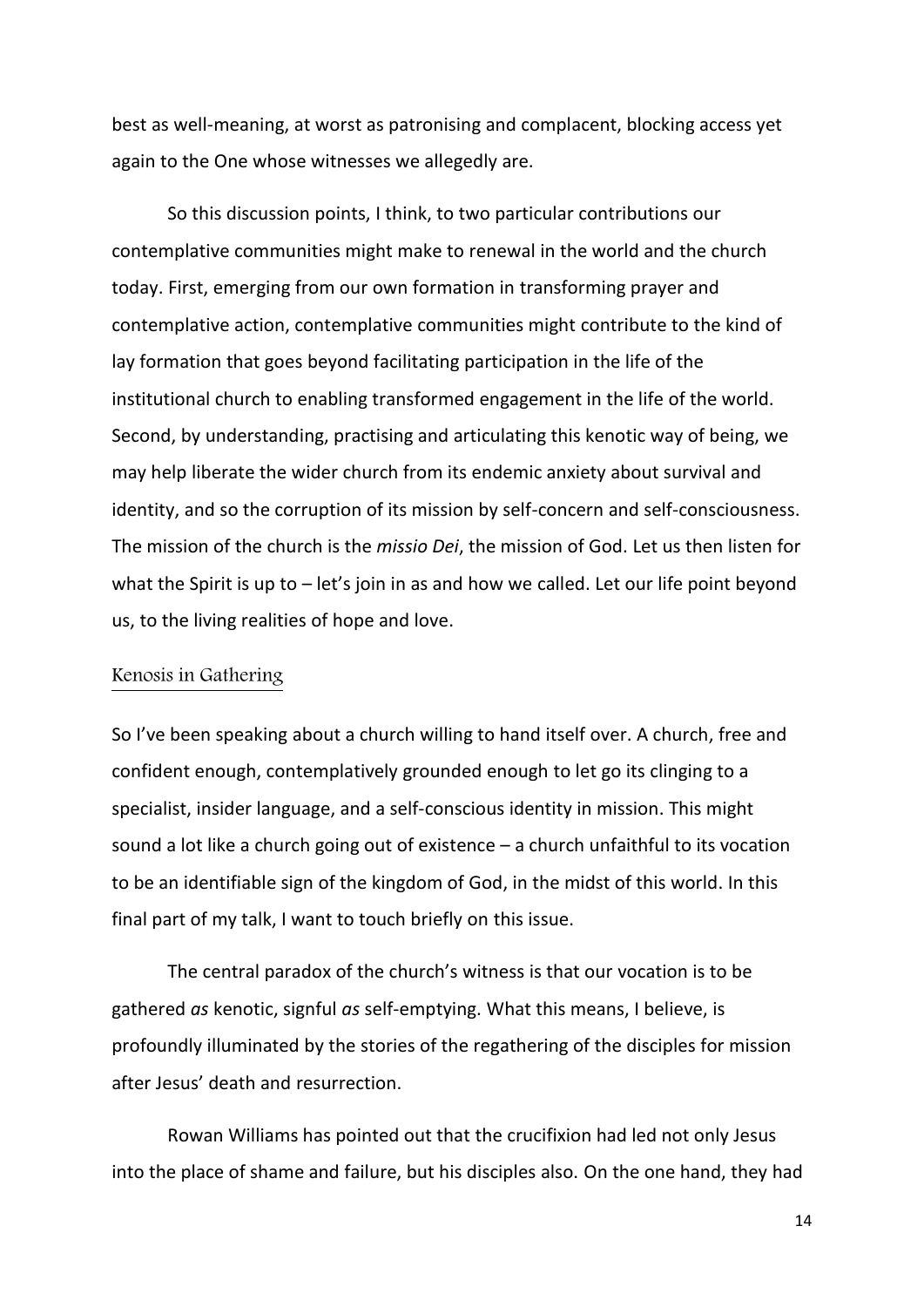been led by Jesus outside the belonging they had known. They had become marginal to their religious community, and the world of public law keeping. And yet their 'longings for power' and positions of influence in some new age have also been disappointed. There had been no fire from heaven to vindicate Jesus, no new authority for them, no restoration of Israel. They are scattered. The 'embryonic new identities they had begun to learn in the company of Jesus' are exposed as weak and confused 'as they find they cannot survive his failure and dereliction'. In other words, they are stripped of any illusions they may have had that they could maintain themselves and their community out of their own resources. As Williams writes: 'Any identity, any reality they now have will have to be entirely gift, new creation, not generated from their effort or reflection or even their conscious desire'.<sup>8</sup>

In this experience of utter dereliction, the risen Jesus comes to them. His presence restores them to themselves (think of Mary Magdalene, called by name) and forgives their failure (think of Peter being called again to discipleship). Jesus gathers them again as a community – meeting them in Jerusalem, in Galilee; he restores to them 'meaning, promise, the future, the possibility of continuing to live in freedom and in the resource to love'.<sup>9</sup> And yet, none of this is experienced or held by the disciples in the same way as before. They can bear the knowledge of their weakness, confusion and fallibility because they are forgiven, but they can no longer cherish the same illusions about themselves.

For this reason, the disciples' identity and their vocations are now constituted essentially not as possessions but through their relationship to the risen Christ. It is just as he had promised: 'because I live, you also will live' (John 14. 19). To live out of this resource is to know one's identity as no longer self-enclosed or self-sufficient. Instead, it's to live into an open horizon, receiving one's identity as gift and in responsiveness to call. So, as the Letter to the Colossians says, 'you have

<sup>8</sup> Rowan Williams, 'Resurrection and Peace: More on New Testament Ethics' in *On Christian Theology* (Oxford: Blackwell Publishers, 2000), pp.265-275, pp.270-271.

 $9$  Williams, 'Resurrection and Peace', p.270.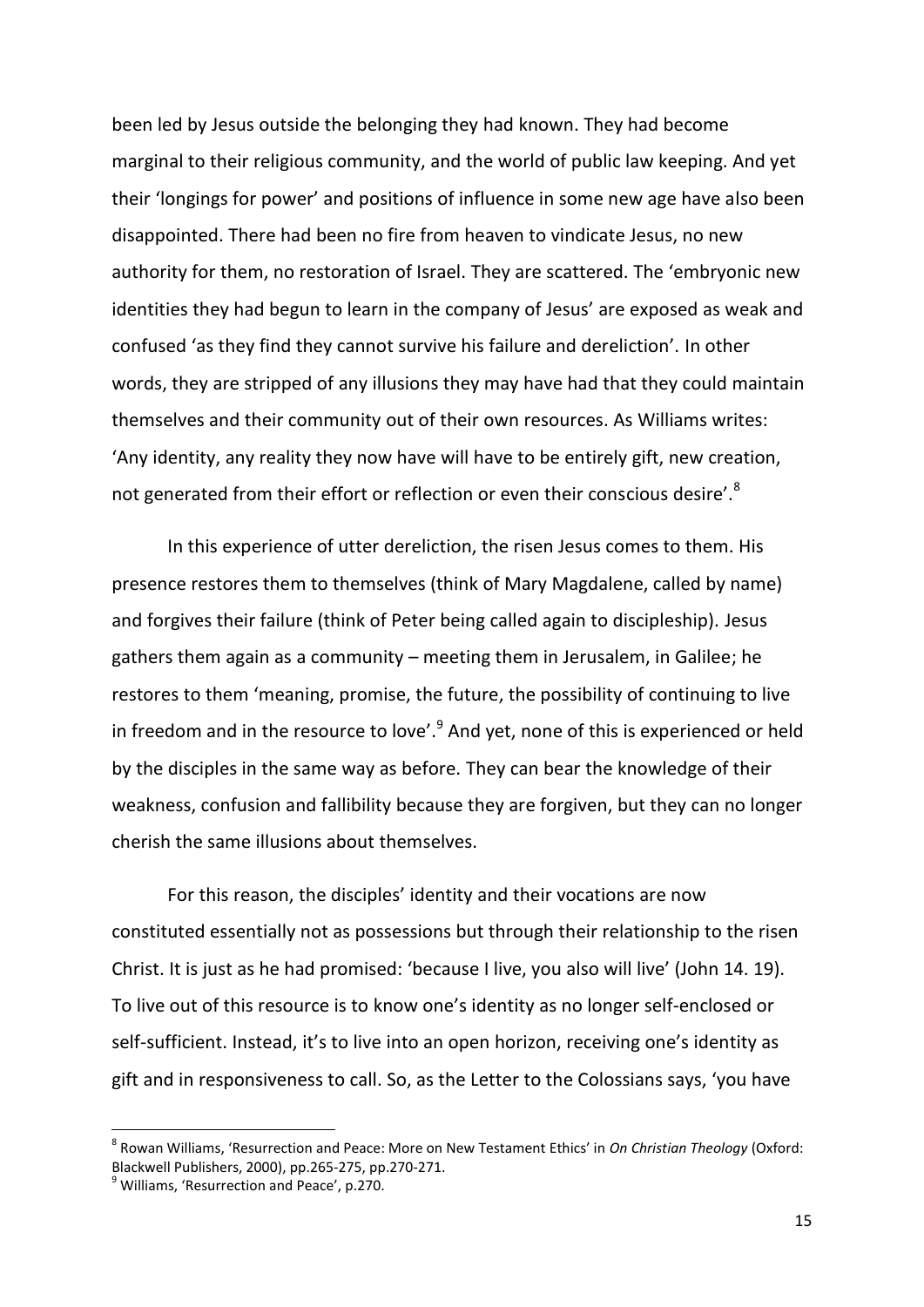died, and your life is hidden with Christ in God. When Christ who is your life is revealed, then you also will be revealed with him in glory (Col. 3. 3-4). This is the being, the life of the church. It is, I believe, what being gathered as kenotic, signful as self-emptying means. Two implications strike me immediately.

First, we do not need to hold onto our ecclesial identity or vocation as our possession. The church rests entirely on our being called by God out of non-being – our life is gift, breathed into us by the Spirit who raised Jesus from the dead. The true church lives always and joyfully on the edge of going out of existence. Williams speaks of resurrection as 'new life from moral and material nothing'.<sup>10</sup> In our day, we have the privilege of understanding this not simply as theological truth, but as increasingly part of our lived experience. There is a sense in which the church as we have known it is going out of existence – perhaps that truth is somewhat muted here in Rome, but it's starkly evident in other places. And 'what we will be has not yet been revealed' (I John 3.2). We are invited to continue faithful on the brink and, as it were, 'for nothing' – with no guarantees. This is the kind of self-giving to which Jesus consented in Gethsemane; it's the kind of self-giving which John Main teaches is at the heart of contemplative prayer, when we 'hand ourselves over before the other appears and with no pre-packaged guarantee that he will appear'.

Second, faithfulness on the brink consists, not of clinging to the securities we know, but of the willingness to let go, to listen, to trust in the face of unknowing. It means cultivating discernment and openness to the call that comes from the future, on the other side of death. In daily practice, it means radical prayerfulness and then enacting our best discernment of the call given to each one and each community, open to re-direction and deepening discernment as we go.

These are ways of being that monastic communities have exemplified through the Christian centuries. Responding, often with little external reassurance, to the strange vocation to be totally handed over to the life of prayer, monastic

<sup>&</sup>lt;sup>10</sup> Williams, 'Resurrection and Peace', p.271.